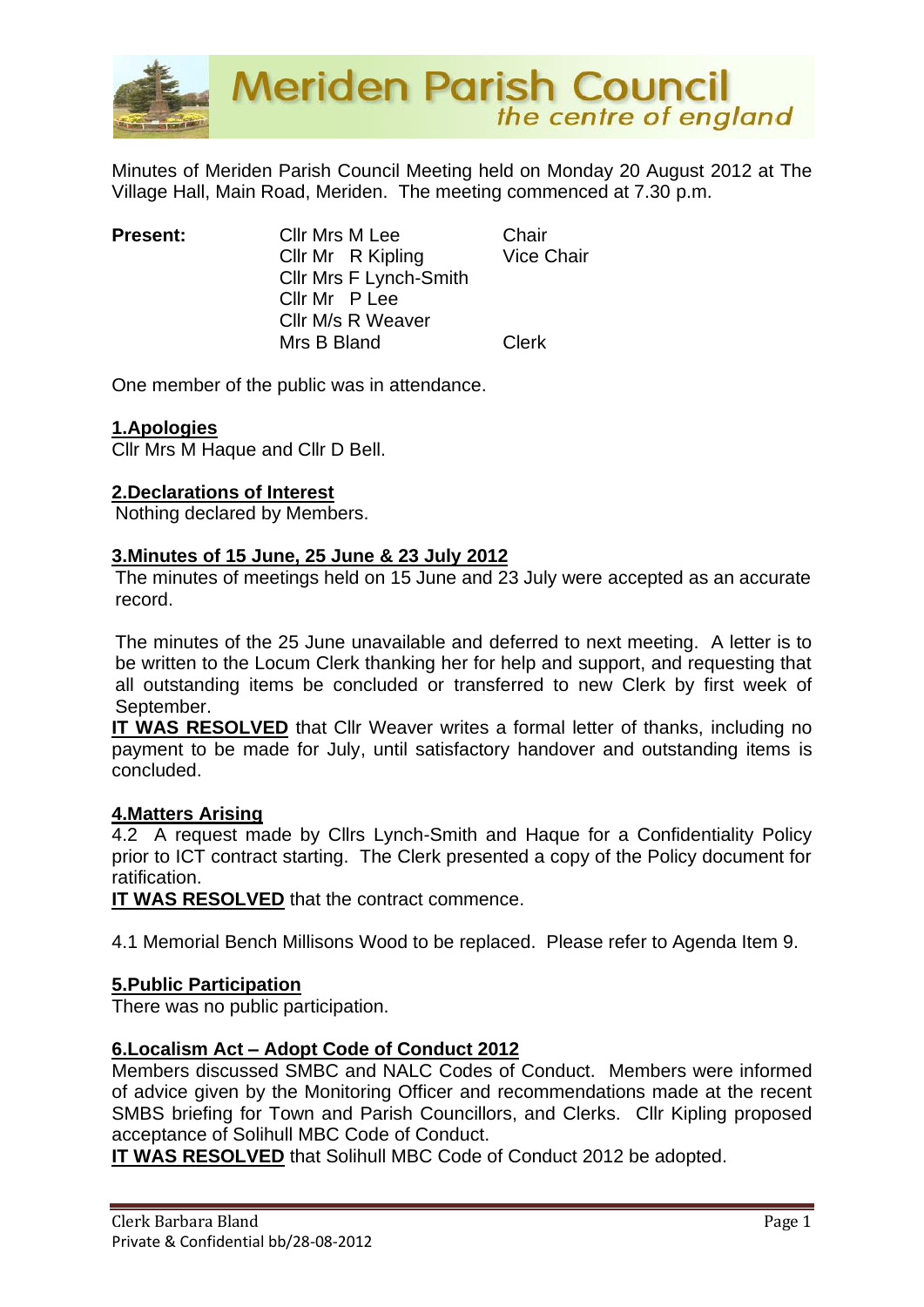

## **6.1 Notification of Register of Interest**

All members have now completed notification forms.

**IT WAS RESOLVED** that the Clerk will organise posting onto the Parish Council Website in line with recommendations made by SMBC monitoring officer at recent briefing.

#### **6.2 New Standards Regime Briefing 26 September**

A reminder was given to Members attending the above briefing.

**IT WAS RESOLVED** the Clerk would forward Member's attendance to Monitoring Officer and send out confirmation and reminder email

Members were also advised of a further training event available from The Warwickshire, Solihull & Birmingham Training Partnership for Parish & Town Councils being held on 22 September. Due to commitments it is unlikely Members and Clerk will be unable to attend.

**IT WAS RESOLVED** that the Clerk contacts the Training Partnership to see if further briefings will be delivered.

#### **7.Council Tax Reforms**

Cllr Weaver gave an overview of the new Council Tax Reforms. The major change will be the way in which local council tax is calculated and how this will affect all Town and Parish Council income received from April 2013, specifically in Solihull Borough. A recommendation to write to local MPs was tabled.

Cllr Lynch-Smith requested attention be brought to this topic and requested an Officer be invited to speak to Members and Residents. It is understood that the Reform Bill will pass through the House of Lords first week of September. A briefing is being held on 26 September at 4 p.m. which Cllr Weaver will be attending.

**IT WAS RESOLVED** that the situation be monitored due to impact on 2013-14 budget setting process and reduction in Council precept charges.

## **8.Meriden Library – Update**

It was noted that to date 80 survey questionnaires had been completed and returned out of 983 households. Cllr Lynch-Smith is going to target residents going into the Library to ensure they are completing a questionnaire. She will also hand surveys out to parents attending the football match on 22 August together with those dropping children off to Sports Camp. The deadline for completed surveys is 25 August 2012.

**IT WAS RESOLVED** that members will continue to monitor survey response.

#### **9.Memorial Bench**

The Clerk presented two quotations for the purchase of a new bench. Members agreed that the Parish Council will meet the cost of this purchase and installation on this occasion only. The family will be notified and asked to maintain at their own expense once installation has taken place and in future there will be no replacement bench purchased by the Parish Council with responsibility hereon in being with the family.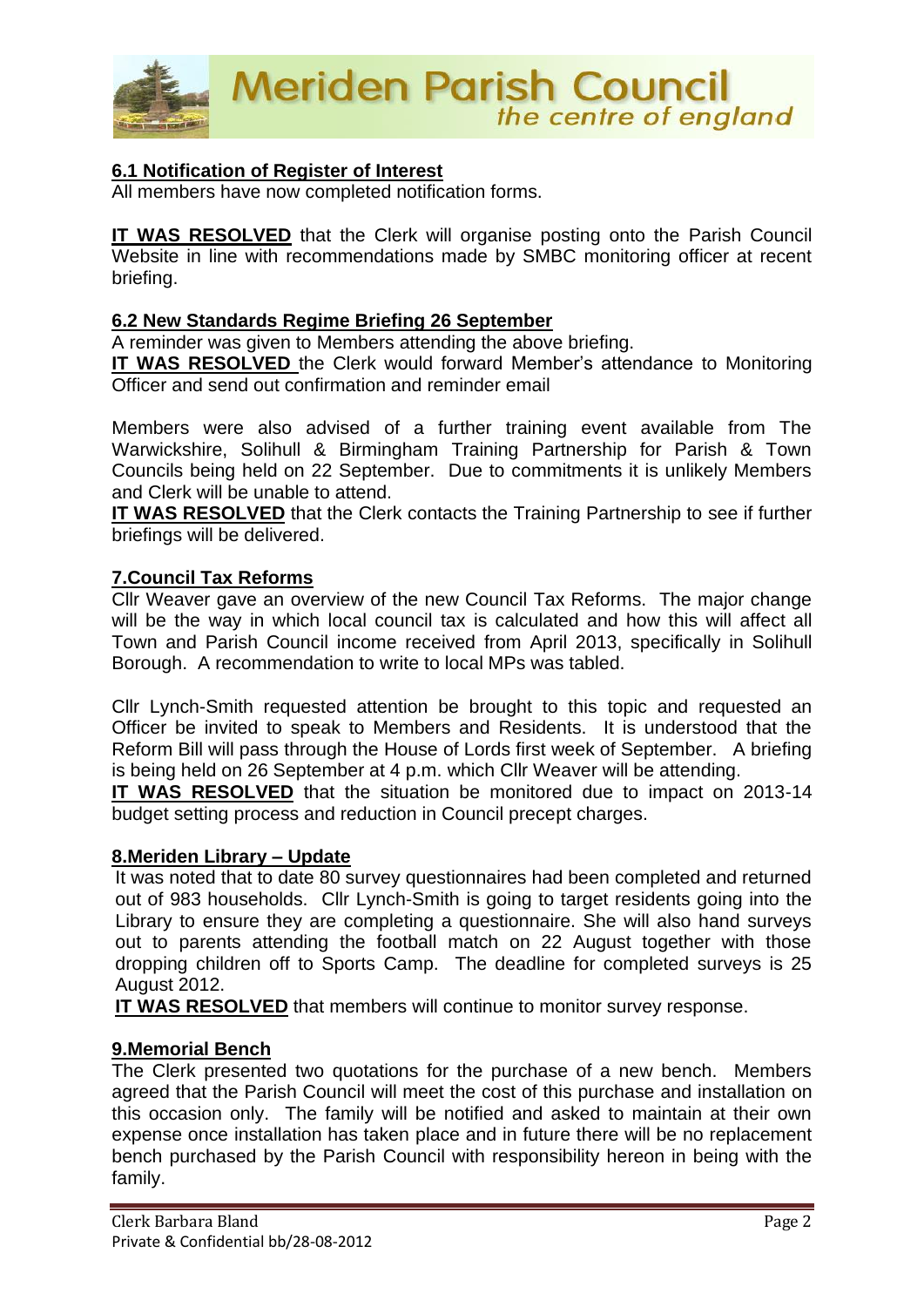

# **Meriden Parish Council** the centre of england

**IT WAS RESOLVED** that the Clerk notify the family regarding the purchase of a replacement bench outlining the above condition.

The Clerk had received a request from a resident seeking permission to purchase a memorial bench for a deceased family member and site it on the grass verge between Millisons Wood bus stop and Millisons Wood roundabout at Showell Lane. **IT WAS RESOLVED** that the Clerk notify the resident that in principle it is agreed subject to permission being granted by Solihull MBC. The Clerk will also advise that no cost will be met by the Parish Council for supply, installation and maintenance of this memorial bench.

**IT WAS RESOLVED** that the Clerk will draft a Policy document for the purpose of future requests for Memorial Benches in accordance with Members resolutions. The Policy will also reflect the use of the 20 existing benches in Meriden Village for the purposes of being offered as Memorials by having a memorial plaque fitted, the cost of which will be met by the family/executor.

## **10.Receive Reports**

10.1 **Village Hall** The Village Committee met and it was reported that the land around the Village Hall belongs to the Village Hall, and this belongs to the Village valued at 98K. The application for ownership is currently in process with Land Registry.

10.2 **Meriden School** The flooding work will be completed by the end of the summer holidays.

10.3 **War Memorial** Nothing to report.

10.4 **Pool** Members wish exploration of replanting trees that have been pollarded.

**IT WAS RESOLVED** that the Clerk contact Neighbourhood Co-ordinator re. replacement of lost trees at Duck Pond and also to ask if the tree in the middle of pond is to be pollard?

10.5 **Allotments** Nothing to report. Public enquiry 24 June 2012 and awaiting outcome.

**IT WAS RESOLVED** that Cllr P Lee calls Planning Consultant and chase up.

10.6 **Footpaths** Cllr Lynch-Smith has taken over responsibility for footpaths. The Clerk reported resident complaints regarding overgrown footpaths and a resident request for the Clerk and Parish Councillors to regularly walk them.

**IT WAS RESOLVED** that Cllr Lynch-Smith makes contact with Footpaths Officer and obtains Ordnance Survey map detailing Meriden footpaths. A form will be designed for members of the public as a mechanism to report any issues.

10.7 **Mining & Minerals** Notification from Solihull MBC has been received on 16 August advising of planning permission 15 year extension applications for extraction and backfill of Meriden Quarries at Arden Brickworks, Somers and Cornets End.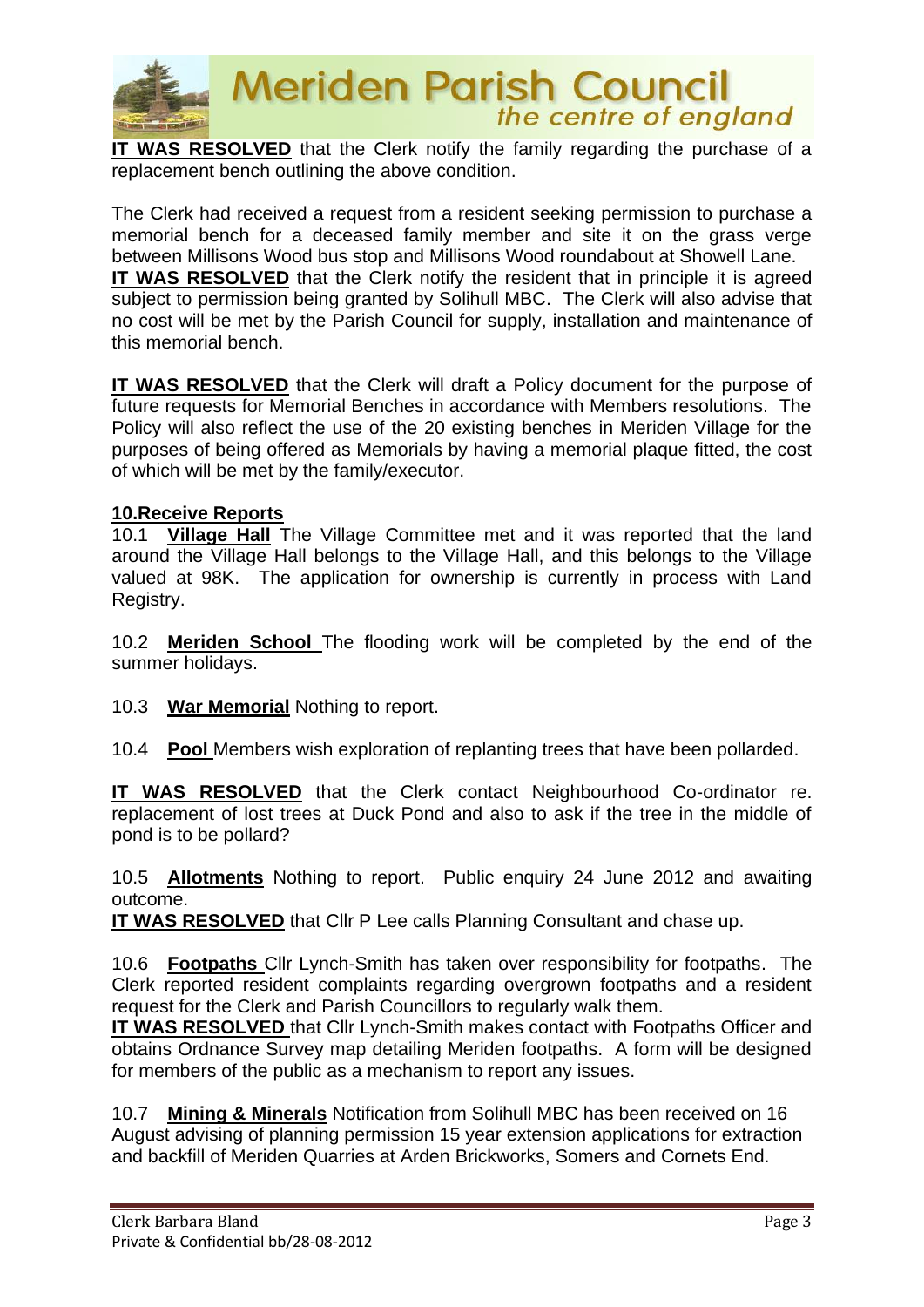

Members discussed this issue setting out the following conditions to be included in a Parish Council reponse:-

- 1. Resident complaint received by member regarding lorry use of Cornets End Lane and mud;
- 2. Wheel washers not operating;
- 3. The sweeping of Cornets End Lane does not include verges that at full of mud and dirt;
- 4. Environmental impact of wildlife/flora/fauna;
- 5. Tarmac lorries travelling through Village.

**IT WAS RESOLVED** that Cllr M Lee email Cllr D Bell for his response; that the Clerk scan and email a copy of Solihull's letter to Members for their response; Cllr M Lee to draft a letter taking account of all Member's responses; deadline for reply to Solihull is Friday 07 September 2012.

- 10.8 **Local Strategic Partnership** Nothing to report.
- 10.9 **Solihull Area Committee** Nothing to report.
- 10.10 **Tree Wardens** Nothing to report.

10.11 **Community Surgeries** Actions followed up by Clerk and requests made to Highways, Housing, Parks and West Midlands Police on behalf of Meriden resident complainants. All work in progress with follow up Police Surgery at Pavilion on 27 August.

10.12 **Community Speed Watch** Reinstate due to resident complaints of increase in heavy vehicles and speeding traffic.

**IT WAS RESOLVED** to bring to the attention of Community Police Surgery.

10.13 **HS2** Cllr Lynch-Smith updated on Community Forum and the suggestion to form an umbrella organisation as there is a current overlap. Additional news informs property ownership survey (who owns what and is owner identified, if unknown then notices served and land "grabbed"); wildlife and aerial surveys in progress. Solihull Community Forum is made up of paid officers and therefore community representation is welcome.

**IT WAS RESOLVED** that Members would support the formation of an umbrella organisation. Cllr Lynch-Smith to volunteer for umbrella organisation with a role of mitigation rather than lobbying for the purposes of environmental impact.

## **11.Meriden Sports Park**

Cllr M Lee gave an update on snagging issues stating how disappointing to only have 9 of the 21 outstanding items completed. The was also disappointment in the CCTV equipment supplied including the money that was spent on the CCTV. A request has been made to Mike Swallow for a breakdown of costs.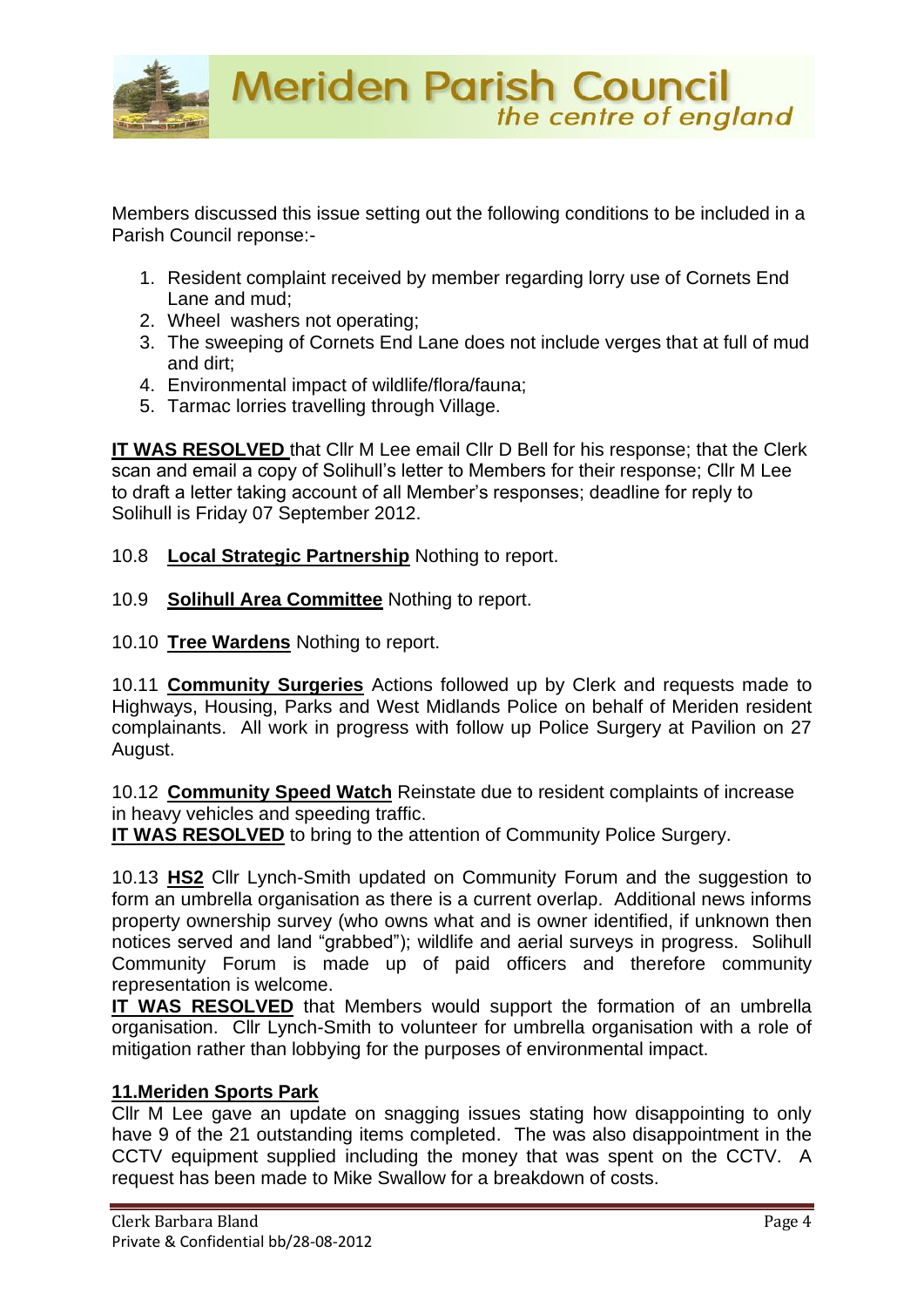

Cllrs R Kipling and P Lee were vociferous about the build, timeline, completion, playing field not fit for purpose, loss of revenue and DWH (David Wilson Homes) possible breach of contract for the practical completion has not been met. They urged a formal complaint be made to the Chief Executive of Solihull MBC and dictated an outline letter to the Clerk.

**IT WAS RESOLVED** that the Clerk draft a letter of complaint to Mark Rogers, Mike Swallow and John Shaw clearly stating a possible breach of contract and advising of taking legal advice. The Clerk will email members for their approval prior to signing.

## **11.1 Update**

**Farm Watch** - It was advised that the Farm Watch surgery will be hosted at the Pavilion by Shirley Police.

**Netball** – free training has been secured for taster sessions for children, young people and adults aged 10 plus. Good attendance is reported and the Sports Coordinator will assess continuation.

**Tennis** – The Sports Park has been approached by a local tennis coach who wants to introduce taster sessions to Meriden on 09 September for children, young people and adults aged 4 plus. This will be a Sunday morning session and continuation will be gauged by demand and take up of session.

**Football** – Newly formed U-13 team will be playing their first match on Saturday 01 September.

## **12.Planning Matters**

12.1 The Clerk informed Members she had contacted Solihull Planners who are undergoing a review of their process for notifying Town and Parish Councils of Neighbourhood Applications. No notifications had been received for consideration at this meeting.

**IT WAS RESOLVED** that the Clerk follow up for next meeting.

12.2 Cllr Lynch-Smith advised she had spent valuable time with Grace Tuckey who had given a detailed overview of historical and current land ownership in Meriden producing maps. A suggestion for Grace Tuckey to make an audio recording for Parish records was discussed together with an archive being sited in Meriden Library.

**IT WAS RESOLVED** that Cllr Lynch-Smith ask Grace Tuckey and Doreen Agutter to get involved as a Community project.

## **13.Finance**

13.1 **IT WAS RESOLVED** that payment be made to all suppliers listed.

- 13.2 Nothing to report.
- 13.3 **IT WAS RESOLVED** that the Clerk and Vice Chair be added to cheque signatories . Members completed new mandate paperwork and actioned by Clerk.